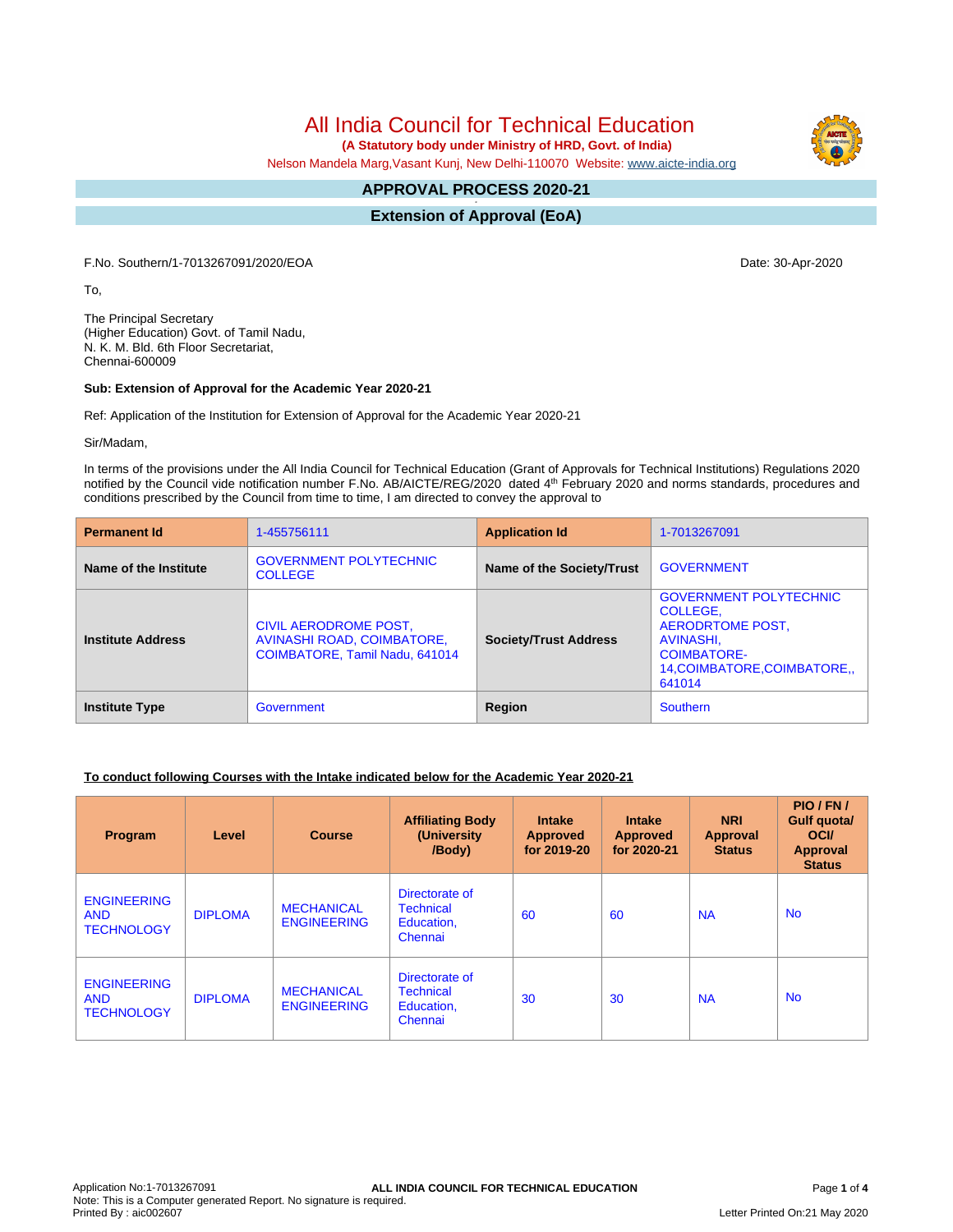| <b>ENGINEERING</b><br><b>AND</b><br><b>TECHNOLOGY</b> | <b>DIPLOMA</b> | <b>ELECTRICAL</b><br><b>AND</b><br><b>ELECTRONICS</b><br><b>ENGINEERING</b> | Directorate of<br><b>Technical</b><br>Education,<br>Chennai | 60 | 60 | <b>NA</b> | <b>No</b> |
|-------------------------------------------------------|----------------|-----------------------------------------------------------------------------|-------------------------------------------------------------|----|----|-----------|-----------|
| <b>ENGINEERING</b><br><b>AND</b><br><b>TECHNOLOGY</b> | <b>DIPLOMA</b> | <b>ELECTRONICS</b><br>&<br><b>COMMUNICATIO</b><br><b>N ENGG</b>             | Directorate of<br><b>Technical</b><br>Education,<br>Chennai | 60 | 60 | <b>NA</b> | <b>No</b> |
| <b>ENGINEERING</b><br><b>AND</b><br><b>TECHNOLOGY</b> | <b>DIPLOMA</b> | <b>PRODUCTION</b><br><b>ENGINEERING</b>                                     | Directorate of<br><b>Technical</b><br>Education,<br>Chennai | 60 | 60 | <b>NA</b> | <b>No</b> |
| <b>ENGINEERING</b><br><b>AND</b><br><b>TECHNOLOGY</b> | <b>DIPLOMA</b> | <b>COMPUTER</b><br><b>ENGINEERING</b>                                       | Directorate of<br><b>Technical</b><br>Education,<br>Chennai | 60 | 60 | <b>NA</b> | <b>No</b> |
| <b>ENGINEERING</b><br><b>AND</b><br><b>TECHNOLOGY</b> | <b>DIPLOMA</b> | <b>CIVIL</b><br><b>ENGINEERING</b>                                          | Directorate of<br><b>Technical</b><br>Education,<br>Chennai | 60 | 60 | <b>NA</b> | <b>No</b> |
| <b>ENGINEERING</b><br><b>AND</b><br><b>TECHNOLOGY</b> | <b>DIPLOMA</b> | <b>MECHANICAL</b><br><b>ENGINEERING</b>                                     | Directorate of<br><b>Technical</b><br>Education,<br>Chennai | 60 | 60 | <b>NA</b> | <b>No</b> |
| <b>ENGINEERING</b><br><b>AND</b><br><b>TECHNOLOGY</b> | <b>DIPLOMA</b> | <b>ELECTRICAL</b><br><b>AND</b><br><b>ELECTRONICS</b><br><b>ENGINEERING</b> | Directorate of<br><b>Technical</b><br>Education,<br>Chennai | 60 | 60 | <b>NA</b> | <b>No</b> |
| <b>ENGINEERING</b><br><b>AND</b><br><b>TECHNOLOGY</b> | <b>DIPLOMA</b> | <b>ELECTRONICS</b><br>&<br><b>COMMUNICATIO</b><br><b>N ENGG</b>             | Directorate of<br><b>Technical</b><br>Education,<br>Chennai | 60 | 60 | <b>NA</b> | <b>No</b> |
| <b>ENGINEERING</b><br><b>AND</b><br><b>TECHNOLOGY</b> | <b>DIPLOMA</b> | <b>CIVIL</b><br><b>ENGINEERING</b>                                          | Directorate of<br><b>Technical</b><br>Education,<br>Chennai | 30 | 30 | <b>NA</b> | <b>No</b> |
| <b>ENGINEERING</b><br><b>AND</b><br><b>TECHNOLOGY</b> | <b>DIPLOMA</b> | <b>MECHANICAL</b><br><b>ENGINEERING</b>                                     | Directorate of<br><b>Technical</b><br>Education,<br>Chennai | 60 | 60 | <b>NA</b> | <b>No</b> |
| <b>ENGINEERING</b><br><b>AND</b><br><b>TECHNOLOGY</b> | <b>DIPLOMA</b> | <b>ELECTRICAL</b><br><b>AND</b><br><b>ELECTRONICS</b><br><b>ENGINEERING</b> | Directorate of<br><b>Technical</b><br>Education,<br>Chennai | 60 | 60 | <b>NA</b> | <b>No</b> |
| <b>ENGINEERING</b><br><b>AND</b><br><b>TECHNOLOGY</b> | <b>DIPLOMA</b> | <b>CIVIL</b><br><b>ENGINEERING</b>                                          | Directorate of<br><b>Technical</b><br>Education,<br>Chennai | 60 | 60 | <b>NA</b> | <b>No</b> |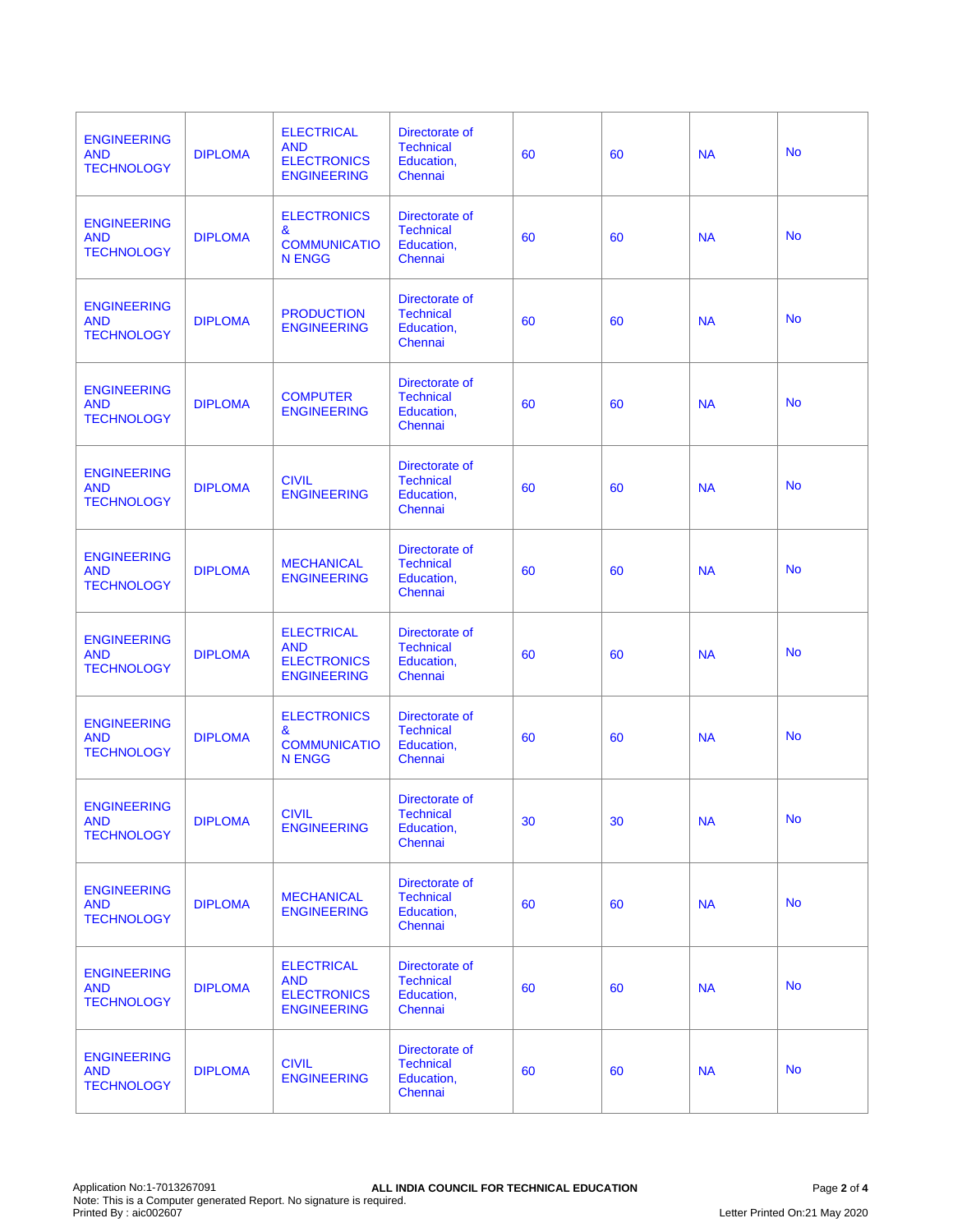#### **It is mandatory to comply with all the essential requirements as given in APH 2020-21 (Appendix 6)**

The Institution/ University is having the following deficiencies as per the online application submitted to AICTE and the same shall be complied within Two year from the date of issue of this EoA

| Deficiencies Noted based on Self Disclosure |                   |  |  |  |
|---------------------------------------------|-------------------|--|--|--|
| <b>Particulars</b>                          | <b>Deficiency</b> |  |  |  |
| 1. Faculty Deficiency                       | Yes               |  |  |  |

**\***Please refer Deficiency Report for details

## **Important Instructions**

- 1. The State Government/ UT/ Directorate of Technical Education/ Directorate of Medical Education shall ensure that 10% of reservation for Economically Weaker Section (EWS) as per the reservation policy for admission, operational from the Academic year 2020-21 is implemented without affecting the reservation percentages of SC/ ST/ OBC/ General. However, this would not be applicable in the case of Minority Institutions referred to the Clause (1) of Article 30 of Constitution of India. Such Institution shall be permitted to increase in annual permitted strength over a maximum period of two years beginning with the Academic Year 2020-21
- 2. The Institution offering courses earlier in the Regular Shift, First Shift, Second Shift/Part Time now amalgamated as total intake shall have to fulfil all facilities such as Infrastructure, Faculty and other requirements as per the norms specified in the Approval Process Handbook 2020-21 for the Total Approved Intake. Further, the Institutions Deemed to be Universities/ Institutions having Accreditation/ Autonomy status shall have to maintain the Faculty: Student ratio as specified in the Approval Process Handbook. All such Institutions/ Universities shall have to create the necessary Faculty, Infrastructure and other facilities WITHIN 2 YEARS to fulfil the norms based on the Affidavit submitted to AICTE.
- 3. In case of any differences in content in this Computer generated Extension of Approval Letter, the content/information as approved by the Executive Council / General Council as available on the record of AICTE shall be final and binding.
- 4. Strict compliance of Anti-Ragging Regulation: Approval is subject to strict compliance of provisions made in AICTE Regulation notified vide F. No. 373/Legal/AICTE/2009 dated July 1, 2009 for Prevention and Prohibition of Ragging in Technical Institutions. In case Institution fails to take adequate steps to Prevent Ragging or fails to act in accordance with AICTE Regulation or fails to punish perpetrators or incidents of Ragging, it will be liable to take any action as defined under clause 9(4) of the said Regulation.

**Prof.Rajive Kumar Member Secretary, AICTE**

Copy to:

- **1. The Director Of Technical Education\*\*, Tamil Nadu**
- **2. The Principal / Director,** GOVERNMENT POLYTECHNIC COLLEGE Civil Aerodrome Post, Avinashi Road, Coimbatore,Coimbatore, Tamil Nadu,641014
- **3. The Secretary / Chairman,** GOVERNMENT POLYTECHNIC COLLEGE, AERODRTOME POST, AVINASHI, COIMBATORE-14